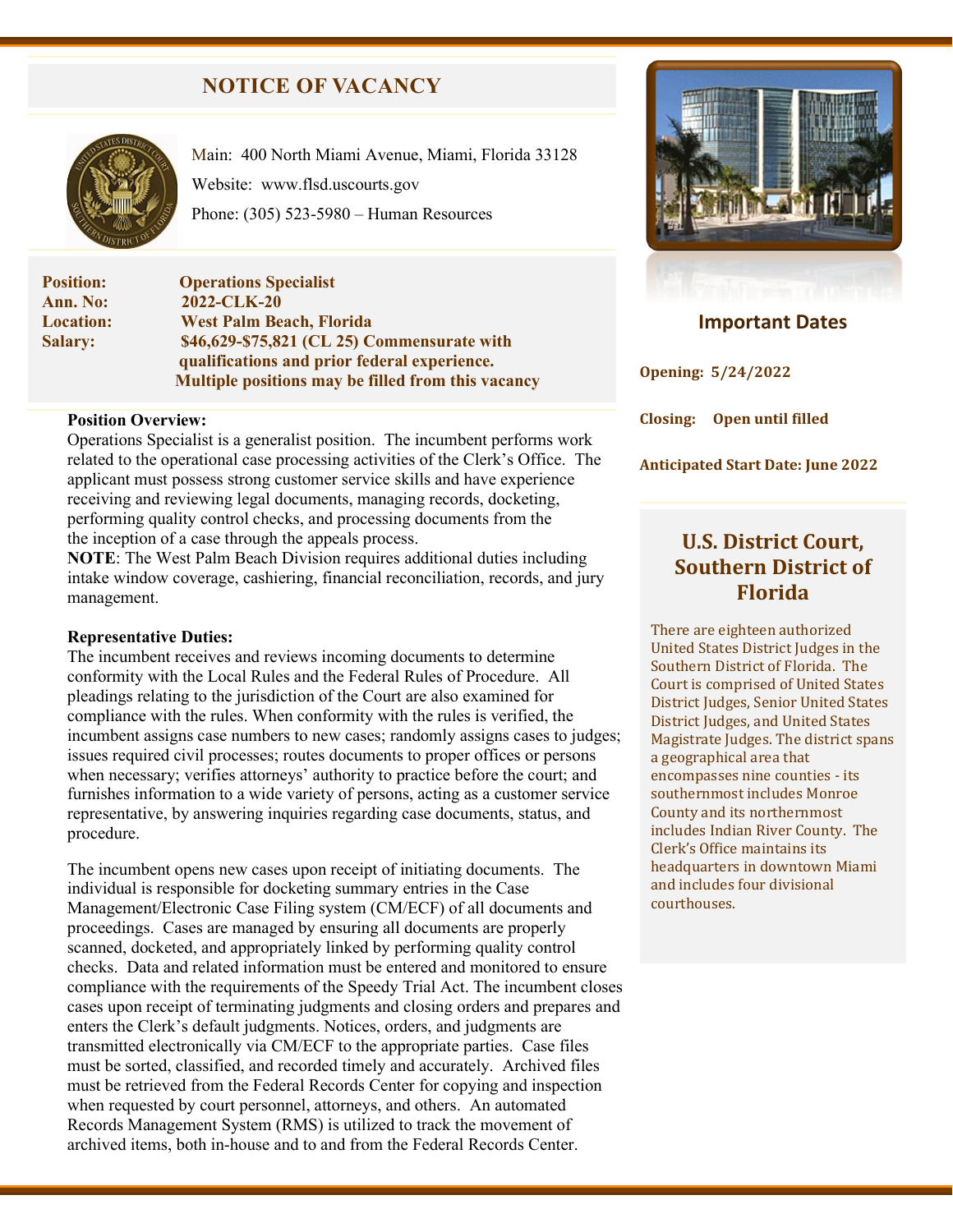# **2022-CLK-20 Operations Specialist- West Palm Beach Page 2 of 3**

The incumbent may process notices of appeal and appeal-related documents. The documents received are reviewed to ensure compliance with the Federal Rules of Appellate Procedure. District Court personnel, chambers staff, attorneys, U.S. Court of Appeals personnel, and others must be contacted when appellate requirements are not met, preventing appeals from progressing. Appellate case opening documents, certificates of readiness, and records on appeal are prepared and forwarded to the appellate court and the appropriate parties. Conventionally filed appeals are filed, scanned, and accurately entered and recorded into CM/ECF. Due dates for records and appeals to be transmitted to the appellate courts are monitored by the incumbent who will analyze a variety of reports to ensure compliance with filing deadlines. The incumbent answers procedural questions to ensure compliance with the Federal Rules and respond to inquiries of a case. Other duties as assigned.

#### **Qualification Requirements:**

Requires at least one year of specialized experience. Specialized experience is defined as progressive, responsible clerical or administrative experience requiring the regular application of procedures, demonstrating the ability to apply a body of rules, regulations, directives, or laws, and involving the routine use of specialized terminology. Such experience is commonly encountered in law firms, legal counsel offices, banking and credit firms, educational institutions, social service organizations, insurance companies, real estate and title offices, and corporate headquarters or human resources or payroll operations. The position requires excellent computer skills, writing skills, and the ability to learn and apply federal and local rules. Experience with a variety of computer software applications (especially legal electronic case management), scanning, and image creation is highly desired. Familiarity with statistics and the creation of statistical reports is desired.

#### **Desirable Characteristics:**

The successful candidate should be mature, highly organized, poised, and demonstrate initiative. The candidate must possess tact, good judgment, and always maintain a professional appearance and demeanor. The candidate must also be able to meet the public professionally and courteously, work harmoniously with others in a team-based organization, and communicate effectively both orally and in writing. The ability to balance the demands of varying workload responsibilities and deadlines is a requirement.

## **Organizational Relationship:**

This position is assigned to the Clerk's Office and reports to the Operations Supervisor in West Palm Beach.

## **Background Investigation & Fair Chance to Compete Act**

This is a Sensitive position within the Judiciary. The selected candidate will be subject to a technical fingerprint check through the FBI Criminal Justice Information Services Division database as a condition of employment. Employment will be considered provisional until the background check is completed. This position is covered under the FCA. **Only those candidates who receive a conditional job offer** will be asked to provide verbal or written statements about criminal history.



**How to Apply**

The required application materials must be consolidated into **one** pdf document in the order listed below. Do not copy/paste your documents into the email. Please make sure to annotate Announcement No.: **2022- CLK-20** on the subject line and email to:

#### **[flsd\\_hrmail@flsd.uscourts.gov](mailto:flsd_hrmail@flsd.uscourts.gov)**

A complete Application includes:

- 1. Cover Letter expressing your interest in the position and summarizing your knowledge skills and abilities as they relate to the position.
- 2. AO78 Application for Judicial Employment.
- 3. Detailed Resume of employment.